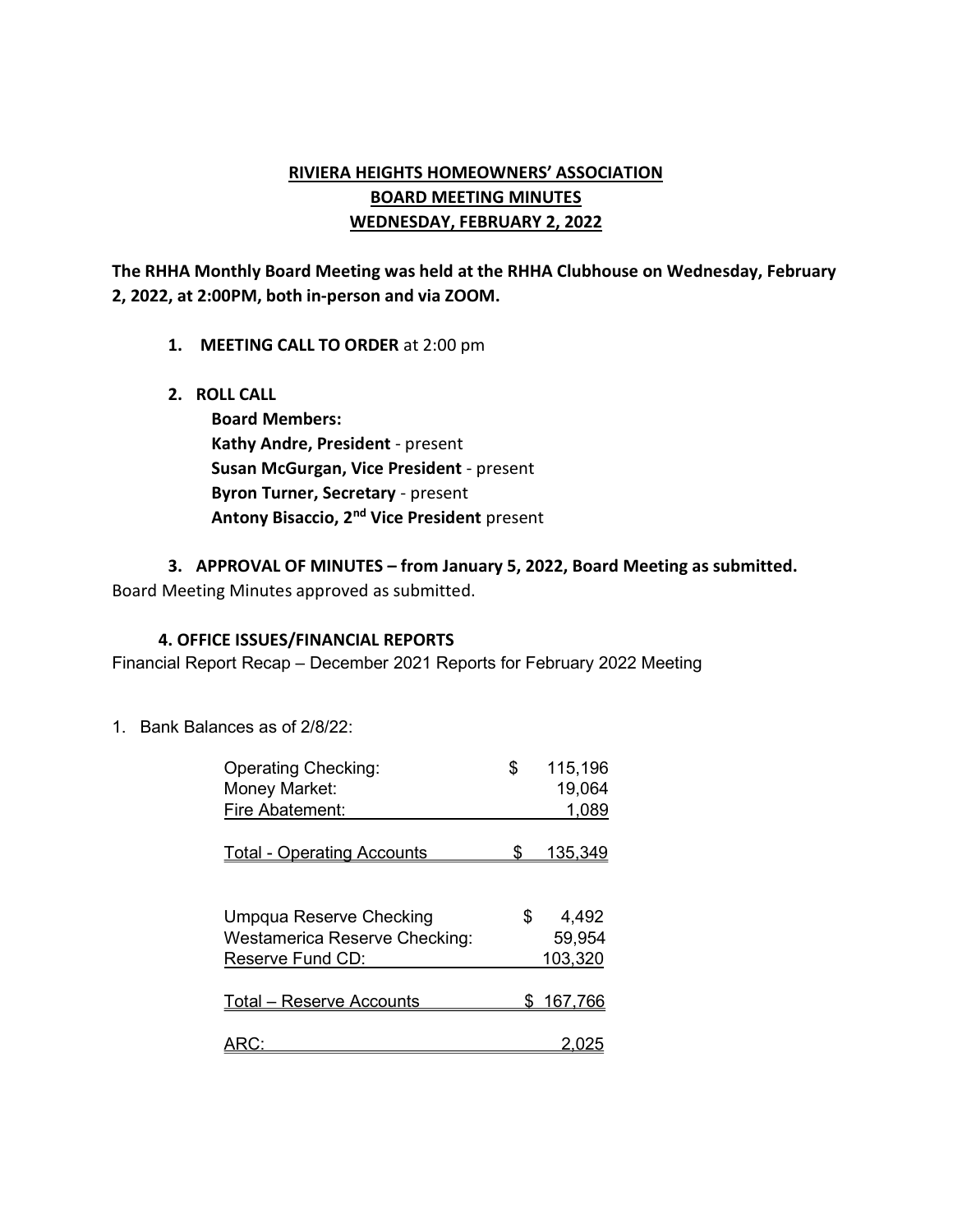- 1. Total cash receipts through December were \$224,500. Of the total received, \$206,700 was for annual dues, \$7,050 was for property transfers, \$4,000 was for fines, and \$2,360 was for late fees. Cash operating expenses through December were \$109,700 (23% administrative, 53% payroll, 15% property maintenance, 9% utilities).
- 2. On an accrual basis, total income through December was \$284,100 and year-to-date operating expenses were \$140,020. Reserve expenses through December were \$125,900, which includes \$112,700 in expenses at the Marina and \$13,150 in fire abatement expense.
- 3. Four property transfers were posted in December bringing the year-to-date total to 32.
- 4. The budgeted reserve contribution for 2021-2022 is \$59,286. The first half of this contribution was made in January from the Operating account.

### C. Fire abatement & code enforcement fines recently assessed

There has been one fire abatement fine assessed in January and one Code Enforcement fine assessed in January.

Fire Abatement: 045-252-05 - \$1500.00 Code Enforcement: 045-142-14 - \$250.00

### D. New Small Claims court cases filed

Riviera Heights has two small claims court cases with property owners that will be filed at the end of February for outstanding monies owed RHHA.

# PRESIDENTS REPORT:

# A. FIREWISE - UPDATE:

# A. Annual RHHA Fire Risk Inspections – March 2022

RHHA is in process of hiring a Fire Industry professional for annual RHHA Property Fire Risk Inspections starting in March 2022. Owners will be notified in advance as to date inspections will begin and who fire inspector will be.

# B. Direct mail/emails to RHHA Property owners About 2022 Fire Risk inspection critiera (including new inspection forms, schedule of fines, etc.)

The office is currently developing a mailing to all RHHA homeowners, which will include samples of the new fire inspection forms that will be used this year – one for vacant lots and one for properties with houses, as well as the new Fire Abatement Schedule of Fines and information on fire mitigation and defensible, survivable space.

# C. Annual Spring Chipper Days - MAY 4, 5 &  $6<sup>TH</sup>$ , 2022

The Chipper Days have been scheduled for May 4, 5 &  $6<sup>th</sup>$  and will be done by Timberline Land Management. If you would like to participate in this free chipper service, please call or email the office to sign up.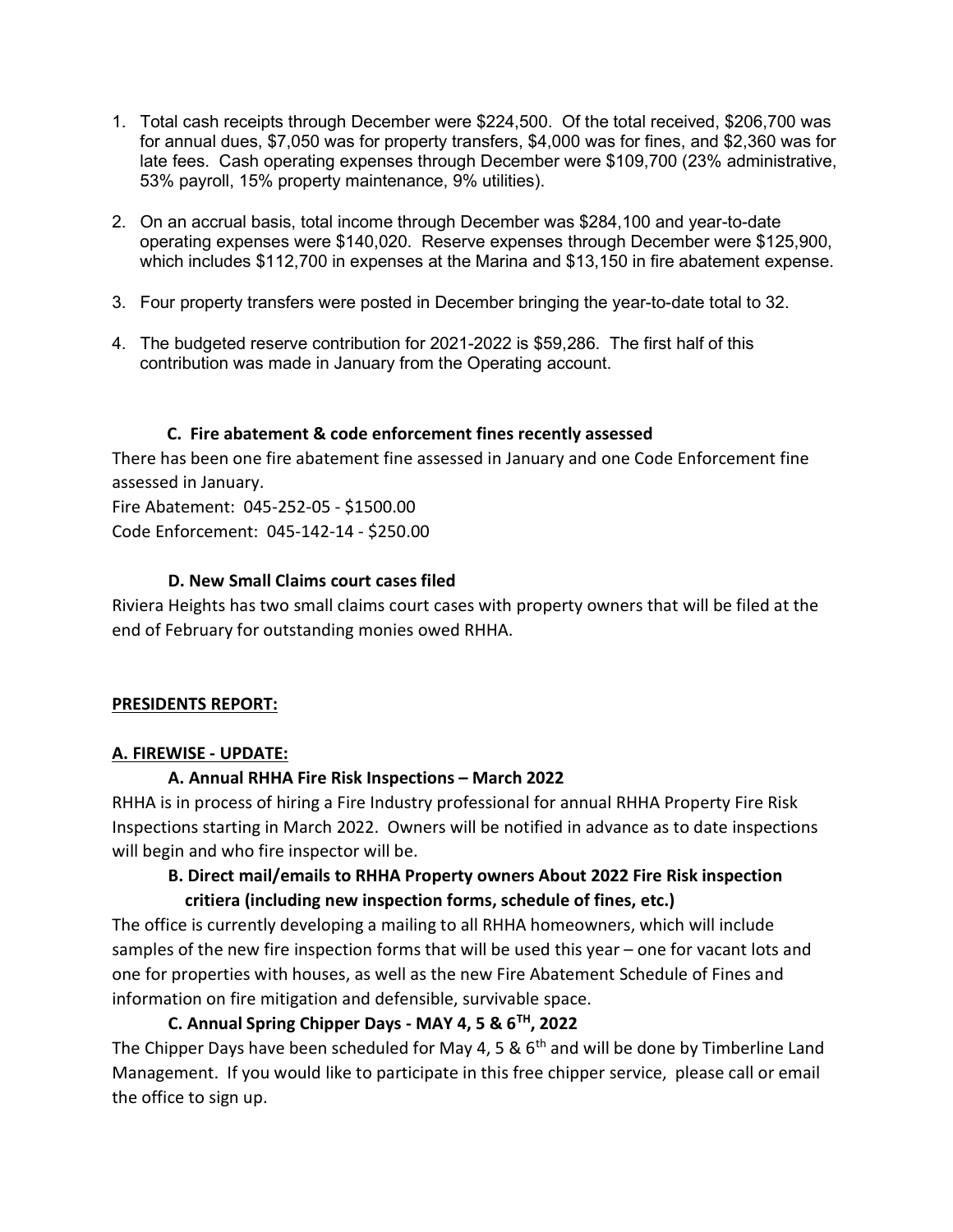# D. Dead/dying trees due to beetle infestation

RHHA, as well as all of Lake County, is being severely impacted by an increase in tree mortality, due to beetle infestation and related drought. Numerous grey pines, knob cone and other pine species in Riviera Heights are rapidly dying, creating a serious fire hazard. RHHA is currently notifying and working with property owners to have these dead/dying trees on their property removed.

# E. Dead/dying tree removal at Clubhouse – bid awarded

The trees at the clubhouse have also been suffering from the beetle infestation. We have already removed 8 trees, with an additional nine more that are already dying and require removal. RHHA received 3 vendor bids for tree removal, awarding bid to Majestic Landscaping, who will begin tree removal project soon.

# F. CLERC Grant – Hazardous Tree removal along evacuation routes Hazardous tree removal, part of the grant we received from CLERC, is wrapping up in Riviera West. When K&R Tree Specialists are done with tree removal in Riviera West, they will start removing identified trees in Riviera Heights along the main evacuation routes.

 G. Soda Bay Road Evacuation Route Clearing Grant – Dept. of Public Works Riviera West & Riviera Heights is working in collaboration on a grant for clearing of hazardous trees and fire fuel vegetation along the Soda Bay Road corridor. Phil Hartley of Riviera West wrote the initial grant concept, which was submitted to the L.C. Department of Public Works for grant sponsorship. Dept. of Public Works will do the final writing and submission of grant, and if awarded, will implement, and manage this grant. Soda Bay Road is the only way in and out of this area in the event of wildfire. This grant if extremely important to address fire risk and evacuation preparedness.

# C. MARINA – UPDATE

RHHA maintenance/handy man, Chris Becker, along with the help of property owner Denny Renfrow, will be monitoring the raising and lowering of the pier float pending lake water levels to ensure that our pier will not get damaged during winter storms, etc.

There was a NO PARKING sign installed on the boat ramp, please do not park your vehicle on the boat ramp as it is for launching boats, kayaks, etc. only. Thank you.

# D. ARC/CODE ENFORCEMENT – UPDATE

No new updates.

# E. SOCIAL COMMITTEE – UPDATE

# A. RHHA Partnership with local Food Pantry – food drive events

RHHA is once again holding a food drive for the Kelseyville Food Pantry. This food drive will be held until February 12, 2022. Donations accepted at RHHA office between 10 and 3 weekdays.

B. Upcoming Events- pending COVID status; no upcoming events planned yet.